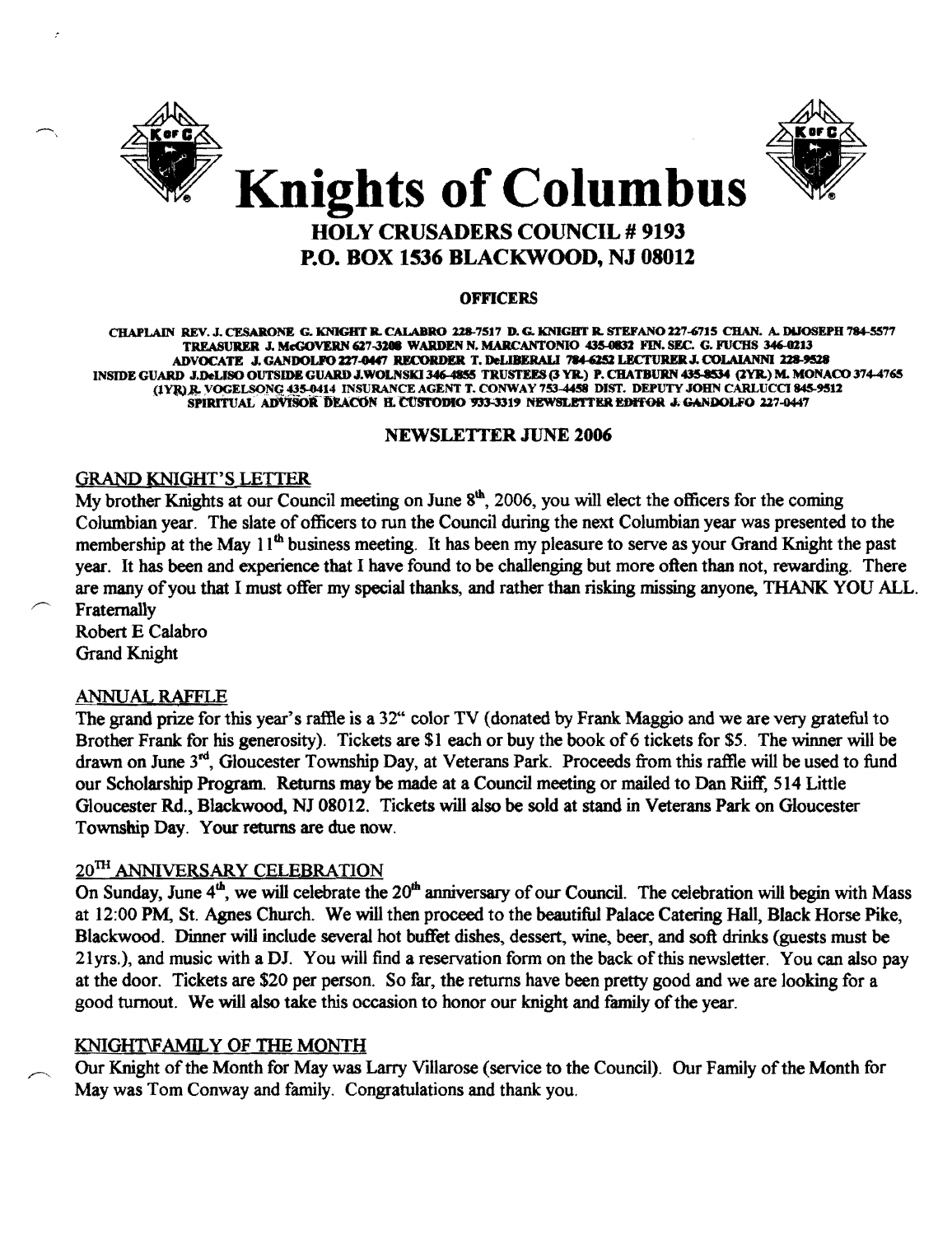#### DEGREE NEWS

We would like to congratulate two of our Council members on the occasion of taking their Second Degree on May 3<sup>rd</sup>, at Father McColgan Council, Westville Grove. Our new Second Degree knights are Frank Accardo and Jim Carr. Participating and witnessing the degree were John Gandolfo (Chan), and Fred Durso (GK).

#### CITIZENS WITH RETARDATION

During the weekend of April 28-30, our Council participated in the annual Knights of Columbus fund raising drive for "Citizens With Retardation." We took up a presence at Kmart, Stop and Shop, and outside our Churches after all the Masses. We are very pleased to report that thanks to the generosity of our friends and parishioners, and the direction of Bob Vogelsong we collected \$3166.04. We thank all of your for your participation, especially Bob Massaro for making the drive a success. The funds will now be forwarded to the State Council and when they are returned to us, we will make distribution to our designated facilities for citizens with retardation.

#### **CHAPLAIN'S CORNER**

In spite of the many benefits God has blessed us with, how many times do we complain about little difficulties and trials? We lose sight of the big picture and fail to appreciate the really important things. Just as we cannot benefit from a wrapped gift under a Christmas tree until we open it, so gratitude can be seen as our way of opening the gift of God's love intended by all the small and big positive events in our lives.

#### COUNCIL ELECTIONS

Our annual Council elections will take place at our June 8<sup>th</sup> business meeting. Our Grand Knight, Bob Calabro had formed a nominating committee that includes Bob Vogelsong and John Gandolfo, to prepare a slate of candidates that was presented at the May  $11<sup>th</sup>$  business meeting. Here is the slate that was presented: Grand Knight Bob Calabro, Deputy Grand Knight Bob Stefano, Chancellor Andy

DiJoseph, Warden Nick Marcantonio, Treasurer Jim McGovern, Advocate John Gandolfo, Recorder Da-Tumolo, Inside and Outside Guards Joe DeLiso anu Jack Wolnski, and Trustee *(3ye)* Tullio DeLiberali. Ifyou are interested in having your name placed in nomination, contact a member of the nominating committee or our Grand Knight. Finally, nominations may be made from the floor at the election.

#### STATE CONVENTION

The annual New Jersey Knights of Columbus State Convention was held in the Wildwood Convention Center during the weekend of May 19-20. Our Council was represented by two delegates, Bob Calabro and John Gandolfo. The business of the convention featured the election (actually reelection) of OUT worthy state officers. Reggie Beckett was reelected State Deputy, Tom Ciborski State Secretary, Herb Meyer State Treasurer, Wayne McCormack State Advocate, and Dan Rossi State Warden. Three of the more important resolutions that were adopted were to keep the words "under God" in our pledge of allegiance, to reemphasize o position against same sex marriages, and the support of our troops presently in harms way.

#### COUNCIL RECEIVES STATE AWARD

Our Council was honored with the receiving of a state award at the State Convention. We were recognized for our many years of participation in the Refund Support Vocations Program (RSVP). Presently we provide some assistance to Jack Delaney who will be ordained this year, and Anthony Infanti who is presently a seminarian at St. Charles Borremeo Seminary, and a member of our Council. Our Worthy Grand Knight, Bob Calabro accepted an award plaque from the State Chairman of Vocations/RSVP Joseph Luciano PSD, via John Carlucci DD. We would especially like to thank Bob Vogelsong for his direction of our Council's involvement

#### KNIGHTS OF COLUMBUS INSURANCE

Sometimes it is easy to overlook the simplest of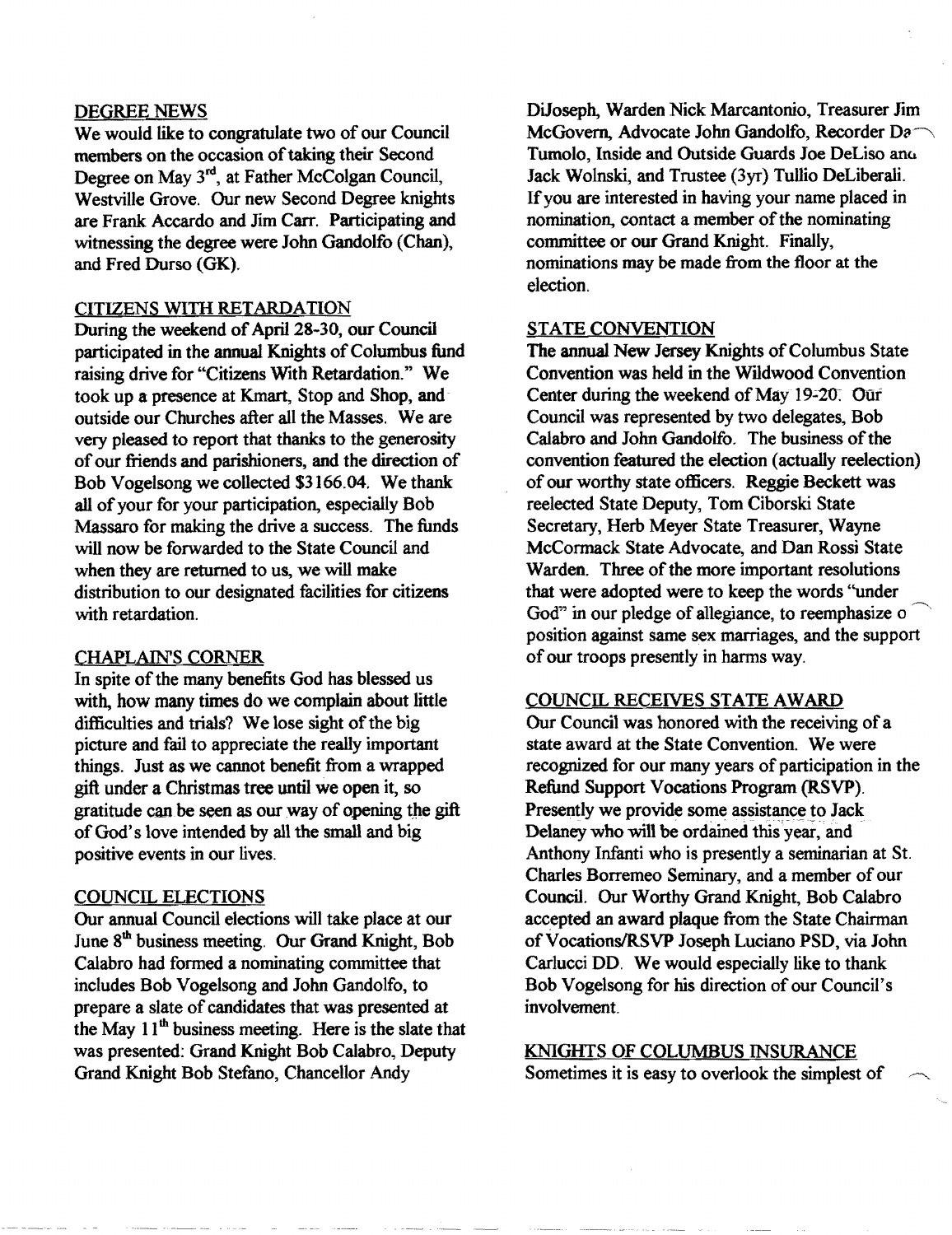things. Take the beneficiaries on your life insurance policies. Ifyour policy was applied for and issued several years ago, it could very well be that the beneficiary originally designated to receive the proceeds from that policy needs to be updated. If you bought the policy when you were single, for example, you may have named your parents as beneficiaries. If you have since been married, that could be updated to reflect your spouse, and even your children.

Most people list a primary beneficiary  $-$  that person is specifically designated as the first in priority to receive policy proceeds. We also encourage the naming of a contingent beneficiary  $-$  an alternate person designated to receive policy proceeds, usually in the event that the original beneficiary predeceases the insured.

When I call to arrange your annual "insurance check-up," one of the matters that we can discuss is the status of your beneficiary designations. If they need updating, and they often do, I can usually complete the paperwork during the appointment.

I look forward to meeting with you to review all your life insurance policies.

Give me a call. Thomas J. Conway, Jr., FICF Field Agent

# SOCIAL MEETING

Our June 22<sup>nd</sup> meeting will be a social meeting and all are invited. We will be playing BINGO and card games. The BINGO cards will be 2 for \$5 and all the money collected will be distributed as the prize money for the winners. Refreshments will be served.

# FOURTH DEGREE NEWS

The Bishop Schad Assembly meets on the third Wednesday of the month, at 8:00 PM, Holy Family Church Hall, SewelL

# COMING ATTRACTIONS

Blood Donor Drive - July 6<sup>th</sup>, Parish Center.  $(K)$ Nights at the Ballpark - July  $14<sup>th</sup>$ , Campbell Field Backyard Barbeque - July 27<sup>th</sup>, Bob Vogelsong's.

#### FIRST FRIDAY ADORATION

Exposition of the Blessed Sacrament will take place in the St. Agnes Chapel on First Friday, June 2nd, following the 9:00 AM Mass, continue until 7:30 PM, and close with Benediction. Try to stop in during the day and spend some time with the Lord.

#### JUNE BIRTHDAYS AND ANNIVERSARIES

The following Knights or members of their families will celebrate their birthdays this month: George Badame, Ryan Belmont, Frank Calabrese, Joe Casserly, Tom Conway, Sr., Don DeNarie, Mary Fishburn, A1fted Fulginiti. Ed Lagatie, Nick Marcantonio, Rose Massaro, James McGovern, Judith Michalak, Russ Mogavero, Lisa Muldowney, Hugh Murray, Joe Riviello, Lucy Sirolli, Barry Lee Start, Joe Tiberii, Gus Urbano, and Dennis Wirth. The following members will celebrate their anniversaries: Mr.&Mrs. James Fishburn, Mr.&Mrs. William Toner. CONGRATULATIONS. If we missed someone's birthday or anniversary, please contact John Gandolfo (227-0447).

#### EDITORAL

The news from the State Convention was good. It saw the reelection of truly dedicated, quality men to the state offices. Our position on important issues of the day remains clear. We are one nation "under God", we oppose same sex marriages, and we support our troops. Vivat Jesus.

# IMPORTANT DATES

June 1 Officers Meeting (8 PM Church St.)

- June 2 First Friday (St. Agnes Chapel)
- June 4 Anniversary Dinner (1:30 PM Palace Hall, Blackwood)
- June 8 Council Elections (8 PM Church St.)
- June 22 Social Meeting (8PM Church St.)
- July 6 Officers Meeting (8 PM Church St.)
- July 6 Blood Drive (2-7:30 PM Parish Center)
- July 7 First Friday (St. Agnes Chapel)
- July 13 Council Meeting (8 PM Church St.)
- July 14 (K)Nights at the Ballpark (Campbell Field)
- July 27 Backyard Barbeque (6 PM Bob Vogelsong's Yard)